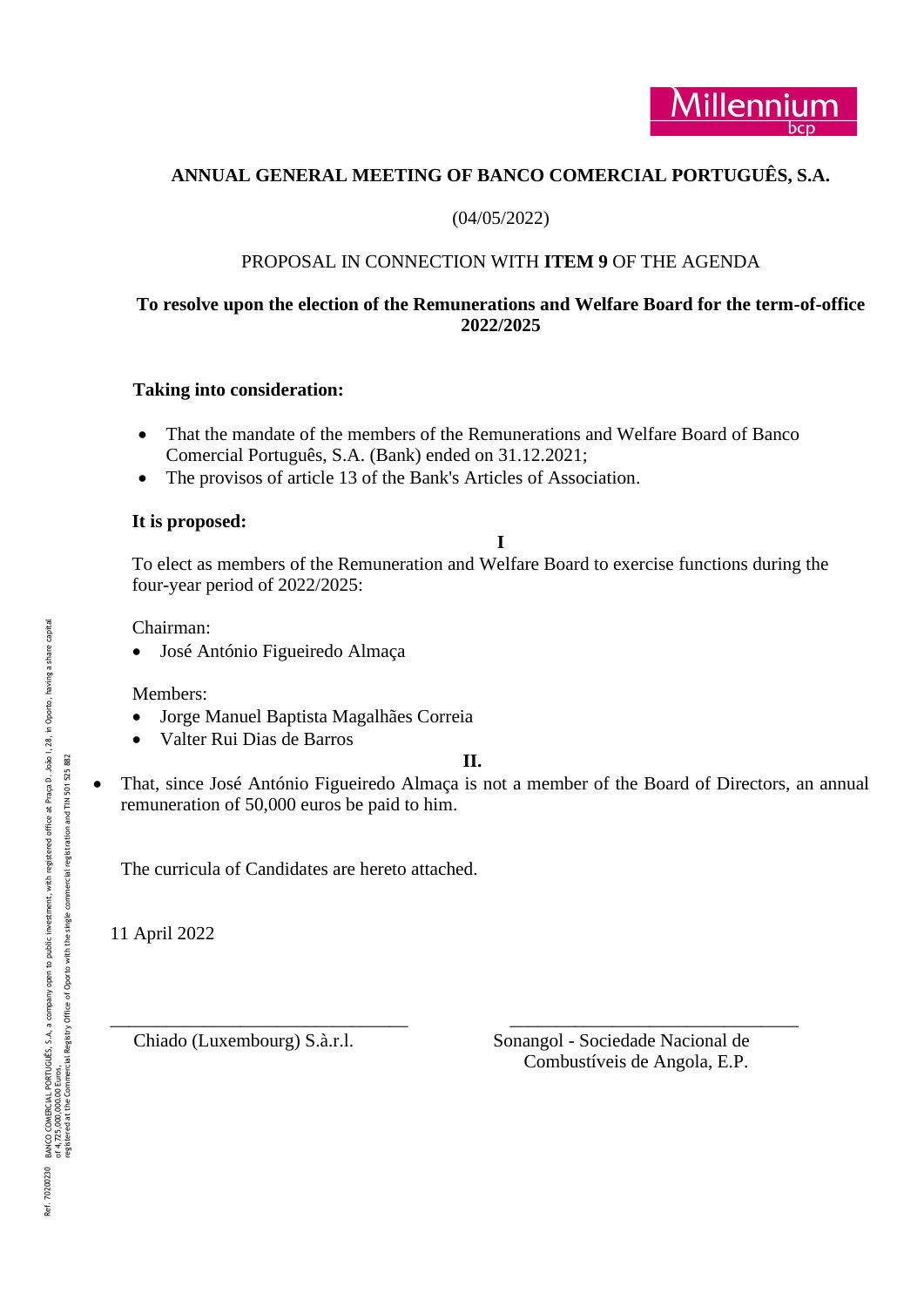# **José António Figueiredo Almaça**

# **Personal Data:**

- Date of Birth: November 22, 1952
- Nationality: Portuguese

## **Positions presently held in Group BCP:**

• Member of the Remuneration and Welfare Board of the Bank

## **Academic and Specialised Qualifications:**

- Leading from the Chair, INSEAD, Fontainenbleau, June 2017
- Specialization course in "Strategic Management of Insurance Entities" by Instituto de Ciências del Seguro, Madrid
- PhD in Economic and Business Sciences Universidade Autónoma de Madrid
- Licentiate Degree in Management UL (Lisbon University)
- Bachelor in Accounting and Administration ISCAL

## **Professional Experience:**

- In 2021 Chairman of the Supervisory Board of CEU Cooperativa de Ensino Universitário
- From 2019 to 2021 Non-executive Member of the Board of Directors of Millennium Private Bank, Geneva, Switzerland
- From 2012 to 2009 Chairman of the Board of Directors of the Insurance and Pension Funds Supervisory Authority; Effective Member of the Supervisory Board of EIOPA - European Insurance and Occupational Pensions Authority and ESRB - European Systemic Risk Board
- From 2009 to 2012 Client Ombudsman of CA-Seguros, Companhia Seguros de Ramos Reais, S.A.
- From 2009 to 2012 Member of the Supervisory Board of Victoria Internacional de Portugal, SGPS, S.A. and Victoria - Seguros, S.A.; Victoria - Seguros de Vida, S.A.

## **Academic Experience:**

- 2019 2019 Distinguished Professor at Universidade Autónoma
- From 2010 to 2012 **Professor at EBS** Extremadura Business School; Member of Socius Centro de Investigação em Sociologia Económica e das Organizações - ISEG; Professor at Instituto Técnico de Seguros;

Lectured modules - Insurance Theory, Operations and Insurance Management (Risk Management) and Operations and Insurance Management (Market)

- From 1998 to 2012 Invited Professor at Universidade da Extremadura, Spain, for the PhD in Financial Economics and Accounting (Module - Insurance and Strategic Financial Management)
- From 1996 to 2012 Invited Professor at the Universities of Javeriana de Bogotá Colombia; Córdoba - Argentina; Austral - Argentina; Católica de Montevideo - Uruguay; Ibero-Americana de Puebla - Mexico; Politécnico de Catalunya - Spain
- From 1986 to 2012 Professor at Universidade Autónoma de Lisboa in the areas of Strategic Management and Business Management, having the regency of the disciplines of Strategic Management, Banking Economics, Financial Management and Mergers and Acquisitions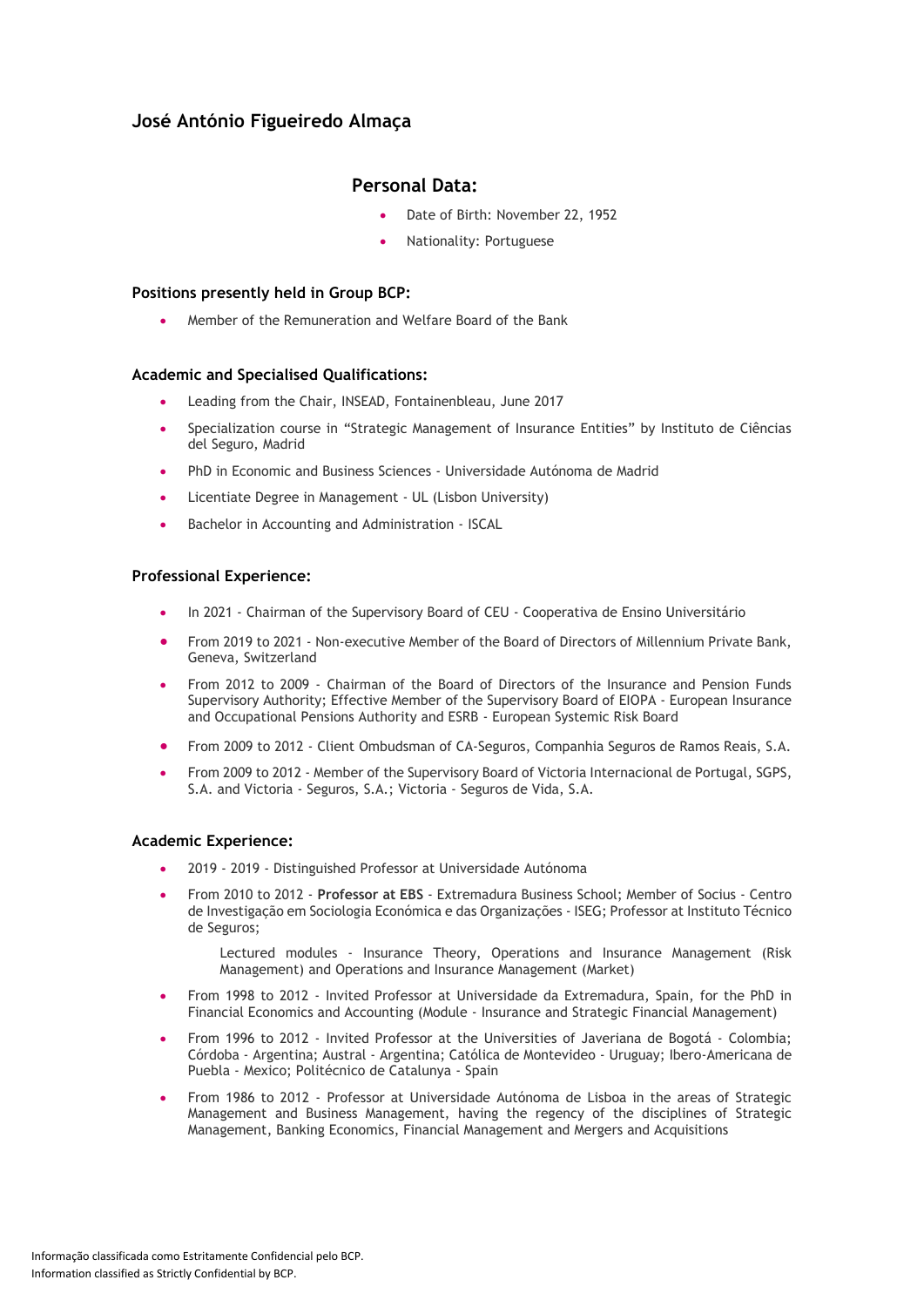## **Other Activities:**

- Member of the Marketing Management Courses Evaluation Committee under the aegis of the Fundação das Universidades Portuguesas
- Coordinator of the Insurance Economy area, under the ALFA Programme which includes the Universities of Salamanca, Católica de Louvaina, Austral de Buenos Aires and National de Córdoba in Argentina and Javeriana University in Colombia
- Member of the jury of the Master Degree in Communication Sciences at Universidad Complutense de Madrid on DEA - Diploma de Estudios Avanzados
- General Secretary at IPEF Instituto Português de Executivos Financeiros
- Founder of Associação Portuguesa de Gestores e Liquidatários Judiciais
- Member of AECA Associação Espanhola de Contabilidade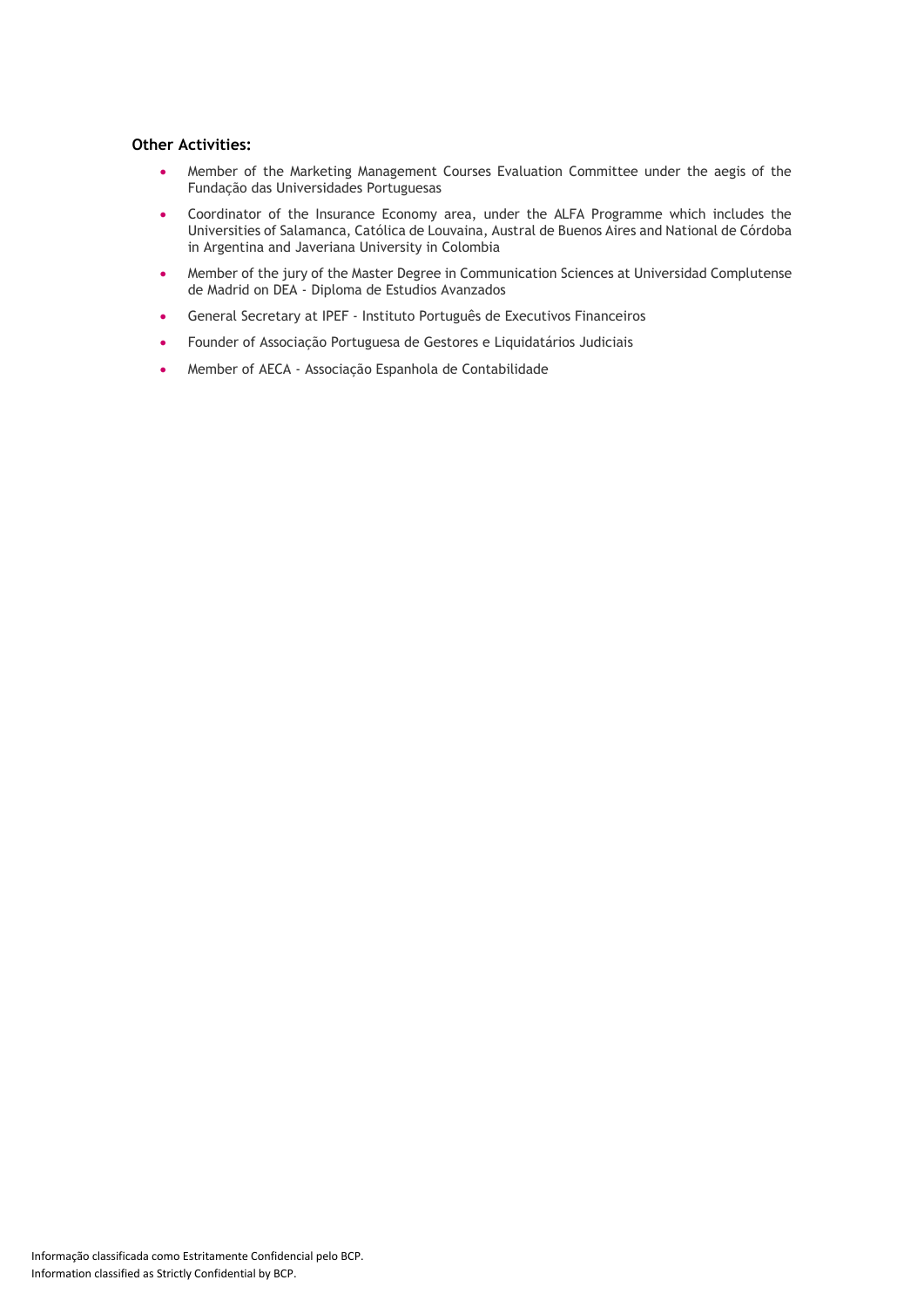# **Jorge Manuel Baptista Magalhães Correia**



# **Personal Data:**

Date of Birth: 05 November 1957 • Nationality: Portuguese • Elected for the 1st time member of the Board of Directors of BCP on 30 May 2018

## **Positions presently held in Group BCP:**

- 1st Vice-Chairman of the Board of Directors (current term-of-office 2018/2021)
- Chairman of the Remuneration and Welfare Board

## **Positions held outside the Group BCP:**

- Since April 2015 Member of the Board of Directors and member of the Corporate Governance Commission of REN - Redes Eléctricas Nacionais, SGPS, SA
- Since February 2015 Chairman of the Board of Directors of Luz Saúde, SA
- Since May 2014 Chairman of the-Fidelidade Companhia de Seguros, SA
- Since 30 June 2020 Chairman of the Board of Directors Fidelidade Companhia de Seguros, S.A.
- Since 22 October 2020 Non-executive member of the Board of Directors Longrun Portugal, SGPS, S.A.

## **Number of shares of Banco Comercial Português, S.A. held on 31 December 2021:**

• 88,500

## **Academic and Specialised Qualifications:**

- Licentiate Degree in Law from the Lisbon Law School
- Participation in numerous relevant professional training actions throughout his career, in Portugal and abroad, namely with certification by the "Enforcement Training Program 1994" from U.S. Securities and Exchange Commission (SEC), Washington, DC.

## **Professional Experience:**

- Since 1983 Lawyer Member of the Portuguese Lawyers Association I
- From 2001 to 2013 Chairman of the Boards of Directors of HPP Hospitais Privados de Portugal,  $S_A$ :
- From April 2000 to June 2006 Member of the Board of Directors Companhia de Seguros Fidelidade- Mundial, SA,
- From July 2006 to January 2008 Vice-Chairman of the Board of Directors Companhia de Seguros Fidelidade- Mundial, SA,
- From January 2008 to May 2014 Chairman of the Board of Directors Companhia de Seguros Fidelidade- Mundial, SA,
- From April 2011 to May 2016 Chairman of the Board of Directors of Universal Seguros, SA (Angola)
- From February 2002 to October 2011 Member of the Board of Directors of Caixa Seguros e Saúde, SGPS, SA
- From October 2011 to May 2013 Vice-Chairman of the Board of Directors of Caixa Seguros e Saúde SGPS, S.A.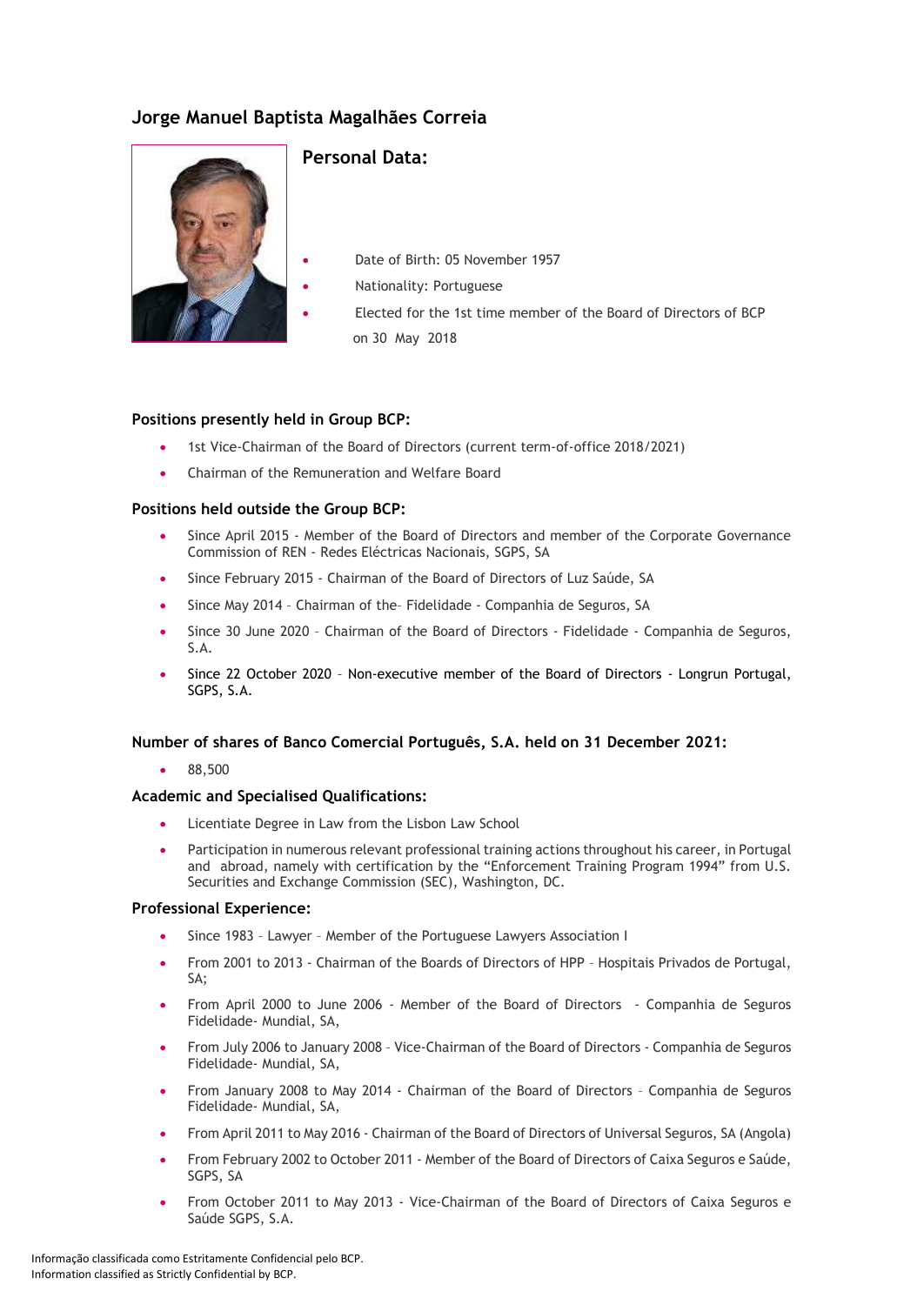- From May 2014 to March 2017 Vice-Chairman of the Board of Directors and Chairman of the Executive Committee - Fidelidade Assistance, SA
- From May 2014 to March 2017 Vice-Chairman of the Board of Directors and Chairman of the Executive Committee of Multicare- Seguros de Saúde, SA
- From 2014 to 2017 Vice Chairman of the Board of Directors and Chairman of the Executive Committee - Companhia de Seguros Fidelidade, SA
- From June 2014 to 27 July 2018 Chairman of the Board of Directors of Fidelidade Property International, S.A.
- From June 2014 to 27 July 2018 Chairman of the Board of Directors of Fidelidade Property Europe, S.A.
- Since March 2017 to 30 June 2020 Chairman of the of the Executive Committee Fidelidade Companhia de Seguros, S.A.